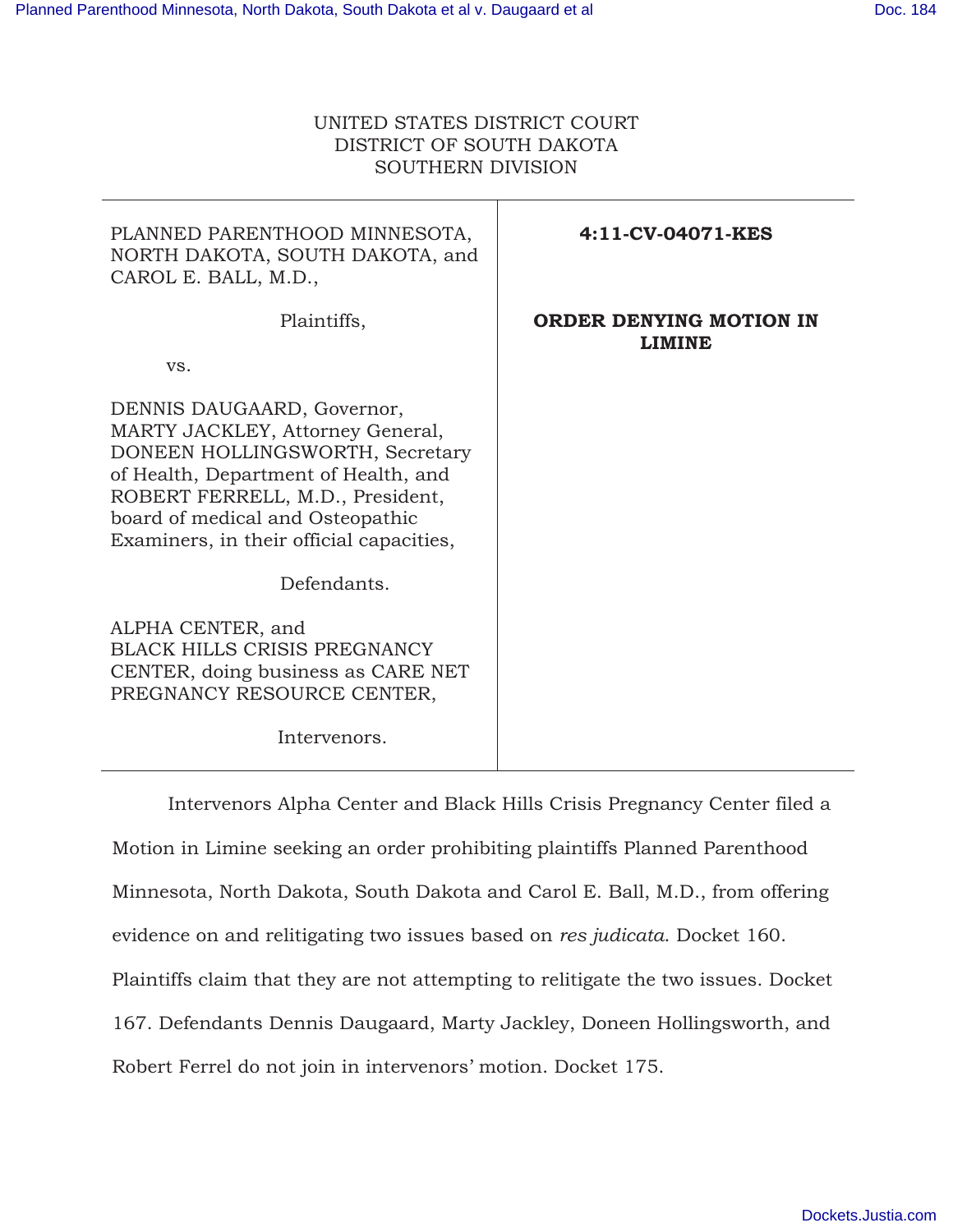#### **BACKGROUND**

 In 2005, the South Dakota Legislature amended SDCL § 34-23A-10.1 to add various requirements to ensure a pregnant woman's consent before obtaining an abortion. Plaintiffs challenged some of the requirements alleging that they violated the First and Fourteenth Amendments. The Eighth Circuit Court of Appeals ultimately upheld the requirements in *Planned Parenthood Minnesota, North Dakota, South Dakota v. Rounds*, 530 F.3d 724 (8th Cir. 2008)(en banc)(*Rounds I*), *Planned Parenthood Minnesota, North Dakota, South Dakota v. Rounds*, 653 F.3d 662 (8th Cir. 2011), *vacated in part*, 662 F.3d 1072 (2011) (*Rounds II*), and *Planned Parenthood Minnesota, North Dakota, South Dakota v. Rounds*, 686 F.3d 889 (8th Cir. 2012)(en banc)(*Rounds III*).

 In *Rounds I*, defendants appealed the district court's preliminary injunction preventing SDCL § 34-23A-10.1 from becoming effective. The district court "granted a preliminary injunction based on its finding that Planned Parenthood had a fair chance at success on its claim that [the Human Being disclosure] violated physicians' free speech rights and that the balance of harms favored Planned Parenthood." *Rounds I*, 530 F.3d at 729. The Eighth Circuit reversed the district court, finding that, at the preliminary injunction stage, Planned Parenthood's evidence did not establish a likelihood of proving that the Human Being disclosure was untruthful, misleading, or irrelevant, and thus, it would not establish that it is unconstitutional. *Id.* at 738.

 In *Rounds II*, Planned Parenthood appealed the district court's grant of summary judgment in favor of South Dakota on the constitutionality of the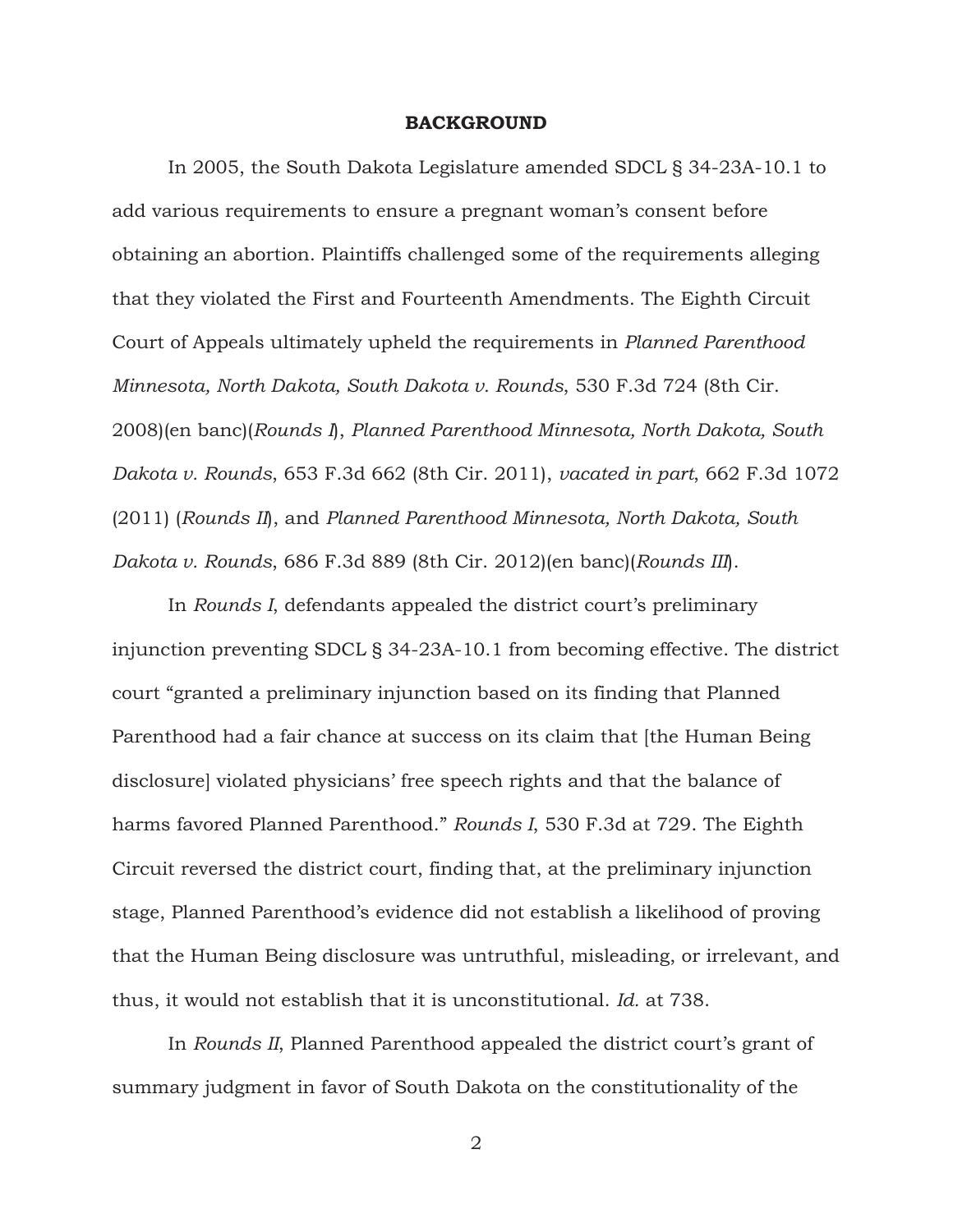Human Being disclosure, and the Eighth Circuit affirmed. *Rounds II*, 653 F.3d at 668. The Eighth Circuit agreed with the previous ruling in *Rounds I* that the Human Being disclosure was not facially unconstitutional because the disclosure, when read together with the statutory definition of "human being," conveys scientific and factual information and would not "present an undue burden 'in a large fraction of the cases in which [it] is relevant.' " *Id.* at 668 (quoting *Planned Parenthood of Se. Pa. v. Casey*, 505 U.S. 833, 895 (1992)).

In *Rounds III,* the Eighth Circuit granted rehearing en banc solely on the constitutionality of the Suicide disclosure. *Rounds III*, 686 F.3d at 893. To find that the Suicide disclosure was an undue burden or compelled speech, Planned Parenthood had to show that the disclosure was "either untruthful, misleading, or not relevant to the patient's decision to have an abortion." *Id.* (quoting *Rounds I*, 530 F.3d at 735). The Eighth Circuit ultimately concluded that the Suicide disclosure was truthful and was not misleading or irrelevant to a woman's decision to have an abortion. *Rounds III*, 686 F.3d at 899, 904.

 In 2011, plaintiffs filed this lawsuit against defendants under 42 U.S.C. § 1983 challenging the constitutionality of South Dakota H.B. 1217, 2011 Leg. Reg. Sess. (S.D. 2011), to be codified in South Dakota Codified Laws Chapter 34-23A. Docket 25. The court later granted intervenors' Motion to Intervene. Docket 54. Plaintiffs allege that H.B.1217 violates the First Amendment's Free Speech Clause and the Fourteenth Amendment's Due Process Clause and Equal Protection Clause. There are four parts to H.B. 1217: (1) The Pregnancy Help Center Requirements; (2) The 72-Hour Requirement; (3) The Risk Factors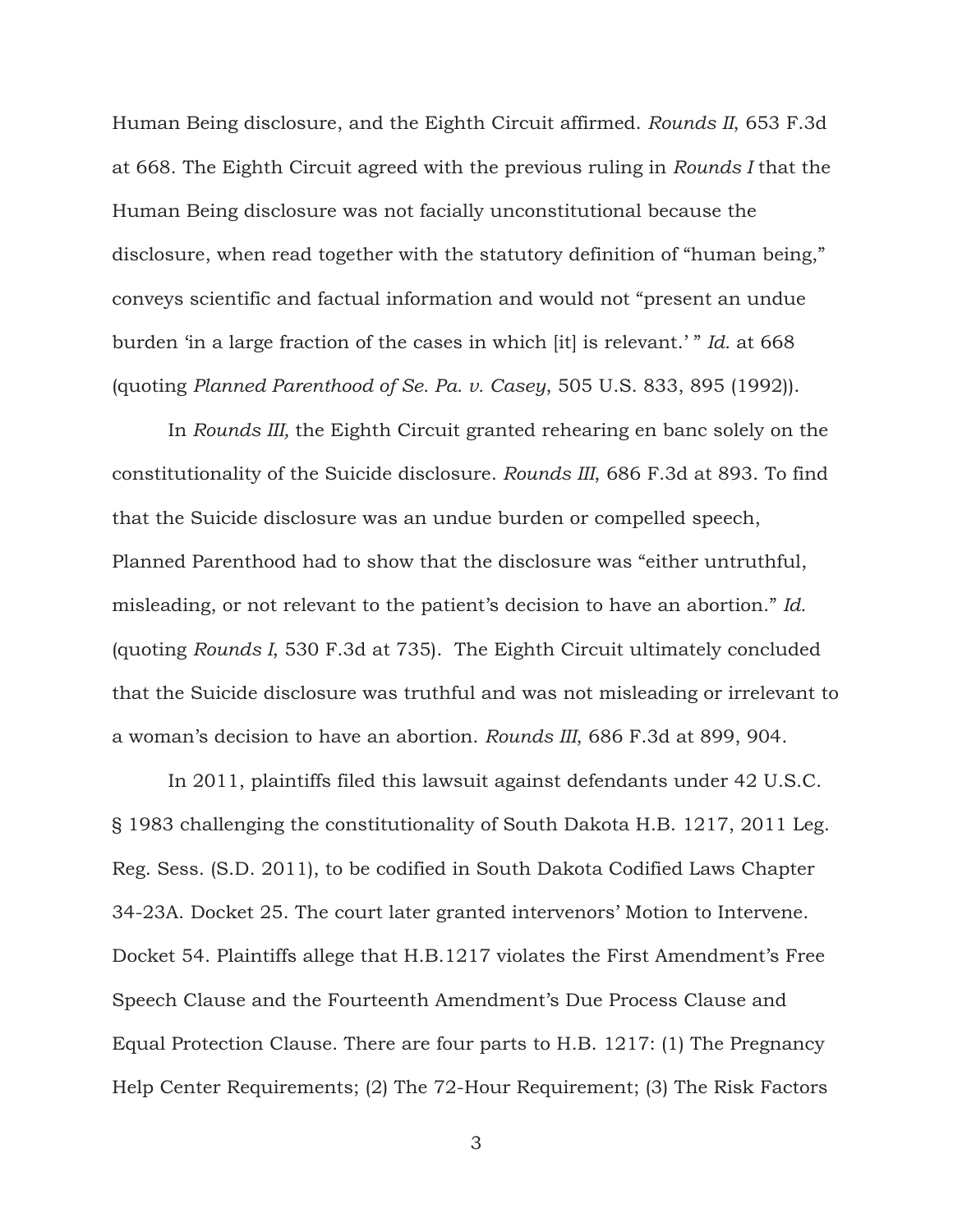Requirement; and (4) The Coercion Provisions. In summary, the Pregnancy Help Center Requirements require a pregnant woman to consult with a registered "pregnancy help center" before she is able to undergo an abortion. The 72-Hour Requirement established at least a 72-hour waiting period between the pregnant woman's initial consultation with her physician and the scheduled abortion. The Coercion Provisions impose a duty on the physician to certify that the pregnant woman has not been "coerced" as defined in H.B. 1217. Finally, the Risk Factors Requirement established what information the physician must tell a pregnant woman about "complications associated with abortion."

 Two of the requirements addressed in the *Rounds* decisions are addressed in intervenors' motion. First, SDCL § 34-23A-10.1(1)(b) required plaintiffs, prior to obtaining a consent, to disclose in writing "[t]hat the abortion will terminate the life of a whole, separate, unique, living human being." The term "human being" was narrowly defined as "an individual living member of the species *Homo sapiens*." *Id.* Second, SDCL § 34-23A-10.1 required plaintiffs to disclose that "increased risk of suicide ideation and suicide" is a risk factor of obtaining an abortion. Thus, intervenors move for an order barring "[p]laintiffs from relitigating two facts which were definitively resolved between the same parties" in the prior *Rounds* litigation. Docket 160 at 1. Intervenors claim that the two decided facts were (1) that an "abortion will terminate the life of a whole, separate, unique, living human being", and (2) that an abortion places a woman at "increased risk of suicide ideation and suicide." *Id.* at 1-2.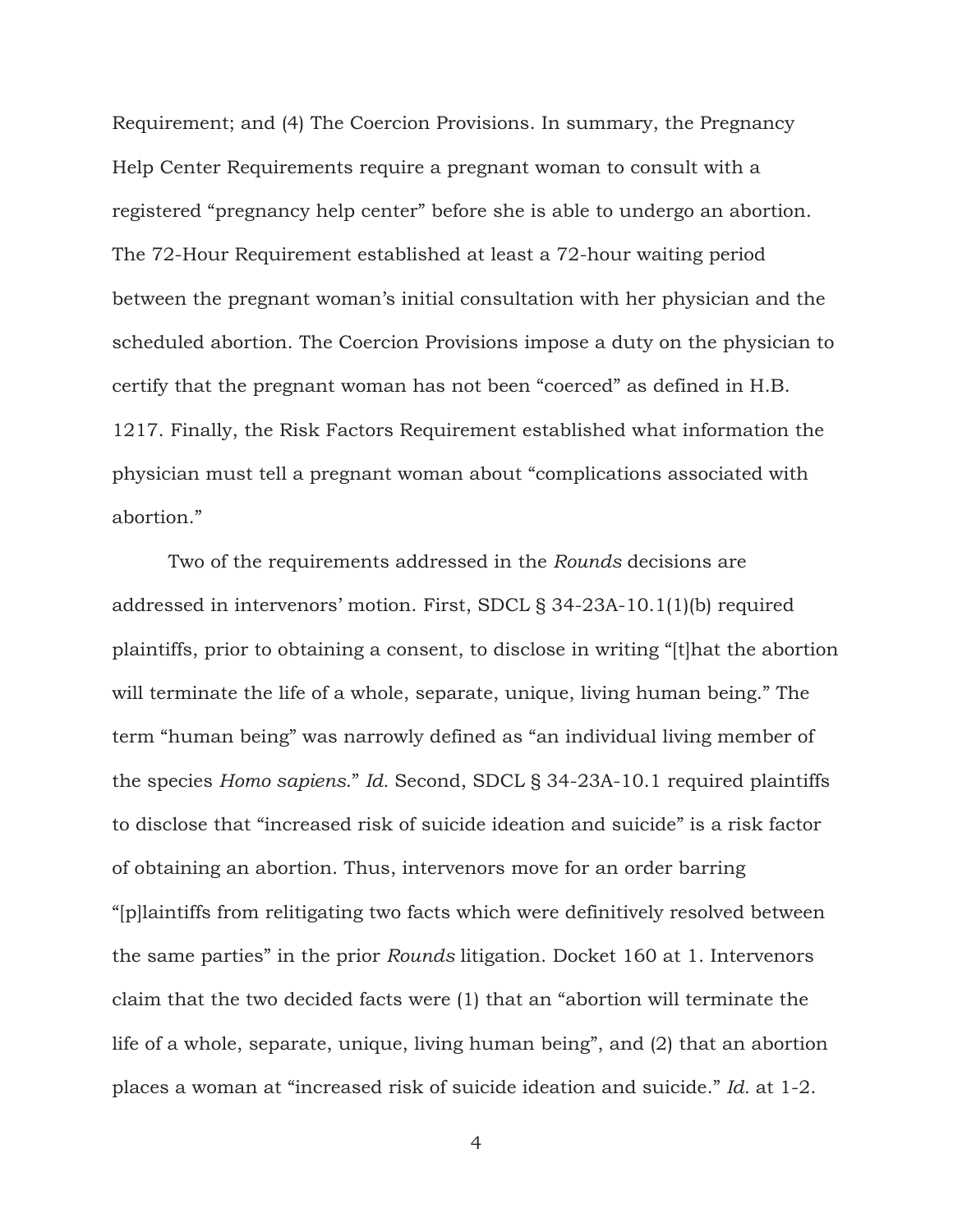Plaintiffs resist the motion because they ensure the court that they are not attempting to relitigate the constitutionality of the Human Being disclosure and Suicide disclosure and contend that this motion is unnecessary. Docket 187. Defendants are "satisfied that plaintiffs are not attempting to relitigate the truthfulness or constitutionality of the mandatory disclosures." Docket 175 at 1-2.

## **LEGAL STANDARD**

 "Res Judicata incorporates the concepts of both issue preclusion and claim preclusion." *Sandy Lake Band of Miss. Chippewa v. United States*, 714 F.3d 1098, 1102 (8th Cir. 2013)(citing to *Taylor v. Sturgell*, 553 U.S. 880, 892 (2008)). "Issue preclusion refers to the effect of a judgment in foreclosing relitigation of a matter that has been litigated and decided." *Migra v. Warren City Sch. Dist. Bd. of Educ.*, 465 U.S. 75, 77 n.1 (1984). A party may not relitigate such a matter in a later case, "whether or not the issue arises on the same or a different claim." *New Hampshire v. Maine*, 532 U.S. 742, 748-49 (2001) (citing Restatement (Second) of Judgments §§ 17, 27 (1980); D. Shapiro, Civil Procedure: Preclusion in Civil Actions 32, 46 (2001)). Issue preclusion has five elements:

(1) the party sought to be precluded in the second suit must have been a party, or in privity with a party, to the original lawsuit; (2) the issue sought to be precluded must be the same as the issue involved in the prior action; (3) the issue sought to be precluded must have been actually litigated in the prior action; (4) the issue sought to be precluded must have been determined by a valid and final judgment; and (5) the determination in the prior action must have been essential to the prior judgment.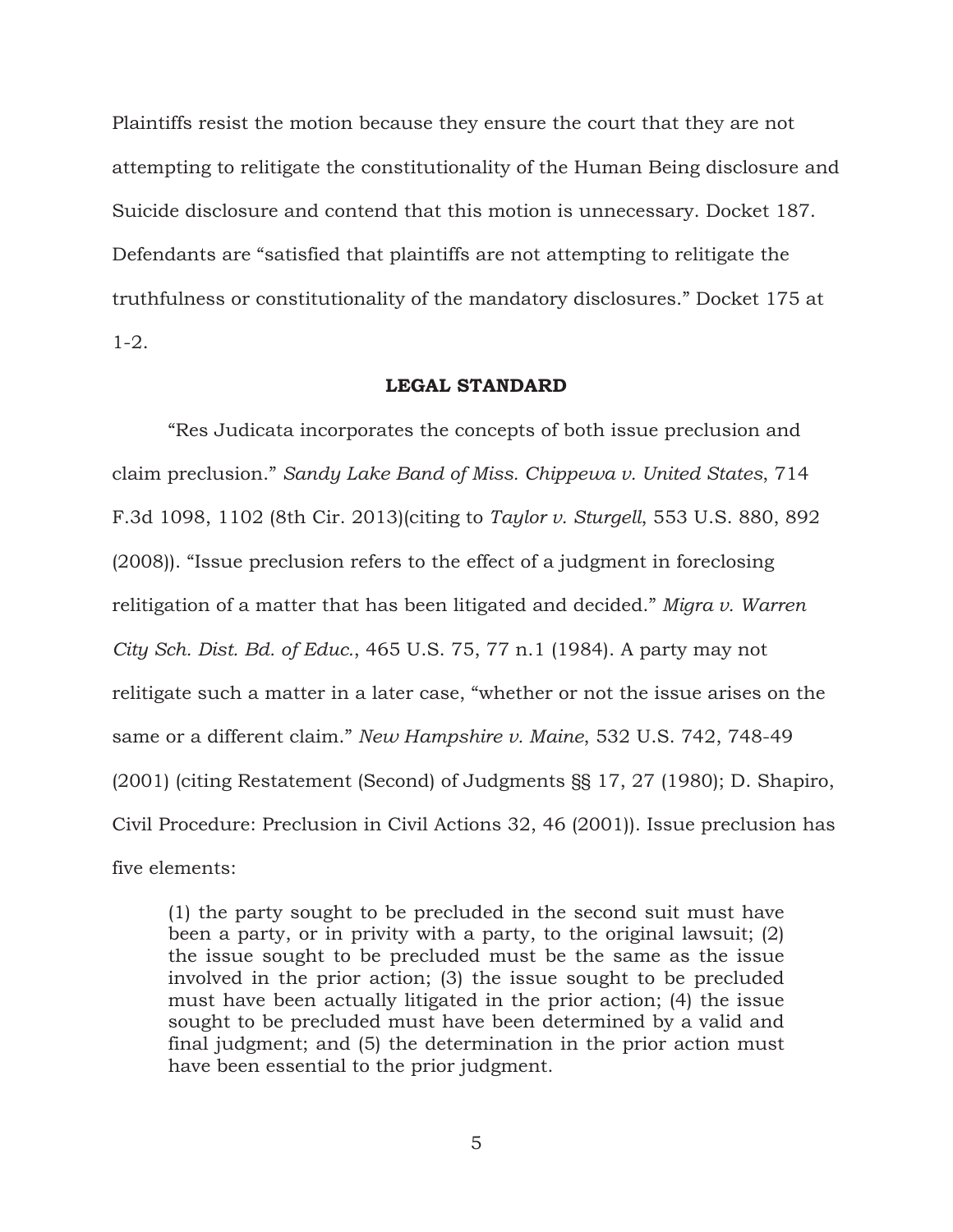*Anderson v. Genuine Parts Co., Inc.*, 128 F.3d 1267, 1273 (8th Cir. 1997).

### **DISCUSSION**

## **I. Intervenors' motion in limine is denied.**

 $\overline{a}$ 

 Intervenors move to preclude plaintiffs from relitigating the truthfulness of the Human Being and Suicide disclosures previously litigated in *Rounds I*-*III* based on *res judicata*. "Issue preclusion bars successive litigation of 'an issue of fact or law' that 'is actually litigated and determined by a valid and final judgment, and . . . is essential to the judgment.' " *Bobby v. Bies*, 556 U.S. 825, 834 (2009)(citing Restatement (Second) of Judgments § 27 (1980)).

 As discussed above, the *Rounds* litigation found that the disclosures were not untruthful, misleading, or irrelevant, so they were not unconstitutional. If plaintiffs were attempting to relitigate the constitutionality of the disclosures, they may be precluded from doing so. But plaintiffs are not attempting to relitigate the constitutionality of the mandatory disclosures, $<sup>1</sup>$  and</sup> they acknowledge that *Rounds* is res judicata. Docket 166-2 at 4 ("We agree that *Rounds* is res judicata.").

 Intervenors point to the content of plaintiffs' expert reports and depositions as proof that plaintiffs are attempting to relitigate issues previously

<sup>1</sup> Plaintiffs state on multiple occasions that they do not intend to challenge the constitutionality of the mandatory disclosures. *See, e.g.*, Docket 167 at 6 (stating "Plaintiffs do not challenge the constitutionality of either the Human Being or Suicide Disclosure requirements in this litigation, and indeed those requirements are not referenced anywhere in the Fourth Amended Complaint (or any prior version of the Complaint). At no point in this litigation has Planned Parenthood challenged the legality of the Human Being or Suicide Disclosure requirements, and it has no plans to do so.").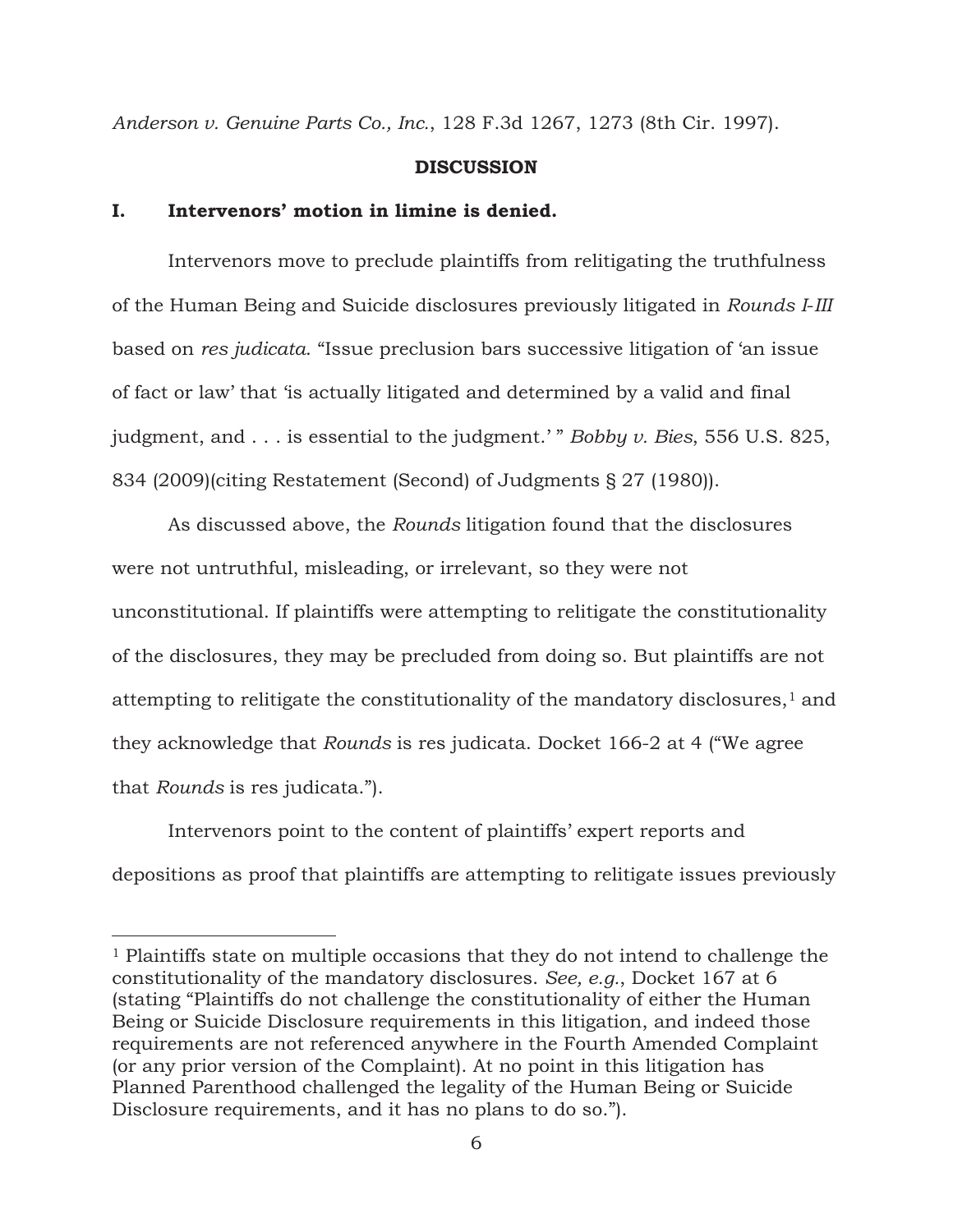decided in *Rounds*. *See* Docket 165-4; Docket 176-1; Docket 176-2; Docket 176-3; Docket 176-5. But the content in both intervenors' and plaintiffs' expert reports does not indicate any intent on the part of plaintiffs to relitigate *Rounds*. The *Rounds* litigation centered on whether the mandatory disclosures in SDCL § 34-23A-10.1 were constitutional. The expert reports discuss the same statute, but they mainly focus on whether plaintiffs' current consent disclosures are in compliance with the mandatory advisories contained in the statute.2 Whether or not Planned Parenthood's disclosures are in compliance with the statute was not a fact that was litigated in *Rounds* because plaintiffs were challenging whether the statute itself was constitutional. "If a judgment does not depend on a given determination, relitigation of that determination is not precluded." *Bobby*, 556 U.S at 834. Also, plaintiffs' experts did not initiate the discussion of the mandatory disclosures. Any discussion in the experts'

-

<sup>2</sup> Intervenors' experts submitted reports opining that plaintiffs' current disclosures were not in compliance with South Dakota law. Docket 167-1. Dr. Bruce M. Carlson stated that "the disclosure is not equivalent to that in the South Dakota statement." *Id.* at 3. The Coleman expert report states, in reference to SDCL § 34-23A-10.1, that the plaintiffs "fail to comply with the law." *Id.* at 5. And Dr. John M. Thorp, Jr., alleges that plaintiffs' disclosures fail to accurately disclose the required information and "does not convey the information required by the statute and ordered by the Court to disclose." *Id.* at 7. The plaintiffs' experts submitted rebuttal reports responding to intervenors' expert reports. *See, e.g.*, Docket 167-2 at 3. Dr. Julia R. Steinberg states, "I have reviewed the disclosure that is provided to women seeking an abortion and, although I do not believe the disclosure is necessary, I believe it is an accurate statement of the best available scientific evidence." *Id.* And Dr. Timothy R.B. Johnson states, "In my opinion, Dr. Carlson and Dr. Thor complaints (which are either rooted in ideology or a game of semantics) are baseless. PPMNS's statements convey accurate, biological information that closely parallels the statute and the definition, while avoiding (to the extent possible) an ideological message." Docket 167-2.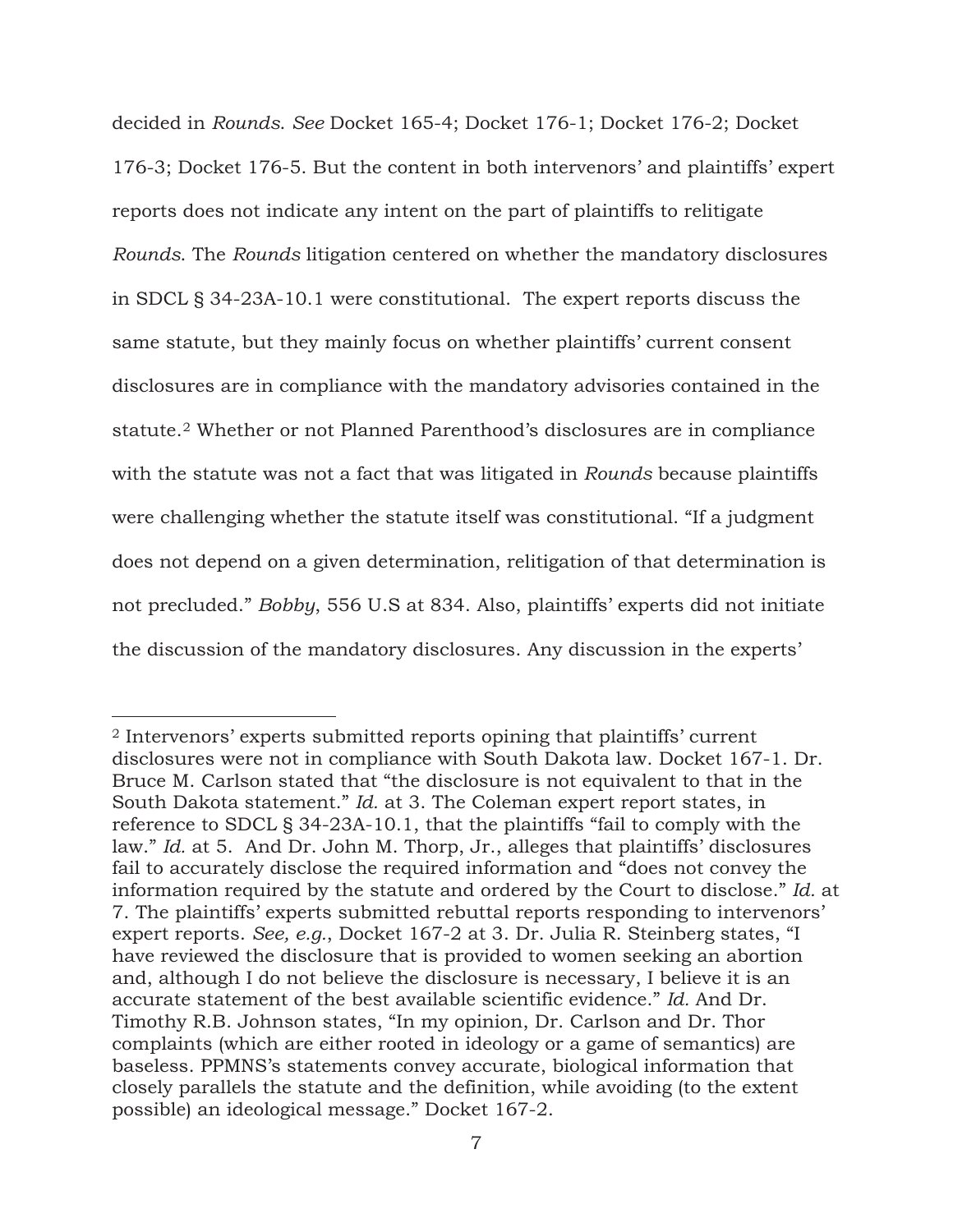reports that could possibly be interpreted as relitigation of the constitutionality of the mandatory disclosures was only in response to the reports of intervenors' experts, and plaintiffs have stated that they believe it is irrelevant and that they do not intend to introduce it. Docket 167 at 11.

 Defendants to this action also acknowledge that plaintiffs are not attempting to relitigate issues decided in *Rounds* stating that they are "satisfied that plaintiffs are not attempting to relitigate the truthfulness or constitutionality of the mandatory disclosures, and will hold the plaintiffs to this assurance at trial." Docket 175 at 1-2. And intervenors' clarified that they are not seeking a "ruling that the disclosures which Plaintiffs currently use when counseling pregnant mothers fail to comply with the statutory requirements." Docket 176 at 2. Thus, intervenors' motion in limine is denied as moot because they have failed to show that plaintiffs are attempting to relitigate any precluded issues. To the contrary, all parties agree that the constitutionality of the mandatory disclosures at issue in *Rounds* are not to be relitigated in this case.

## **II. Intervenors violated the reasonable restrictions placed on them.**

 Plaintiffs contend that intervenors' motion fails to comply with the restrictions placed on them in the court's order (Docket 54 at 20) granting intervenors' motion to intervene and requests relief under Fed. R. Civ. P. 37. Docket 167 at 2 n.1. In the court's order, the court specifically stated that when the State and intervenors disagree on an issue, "then [intervenors] will certify that they take an opposing stance on an issue and may file separately."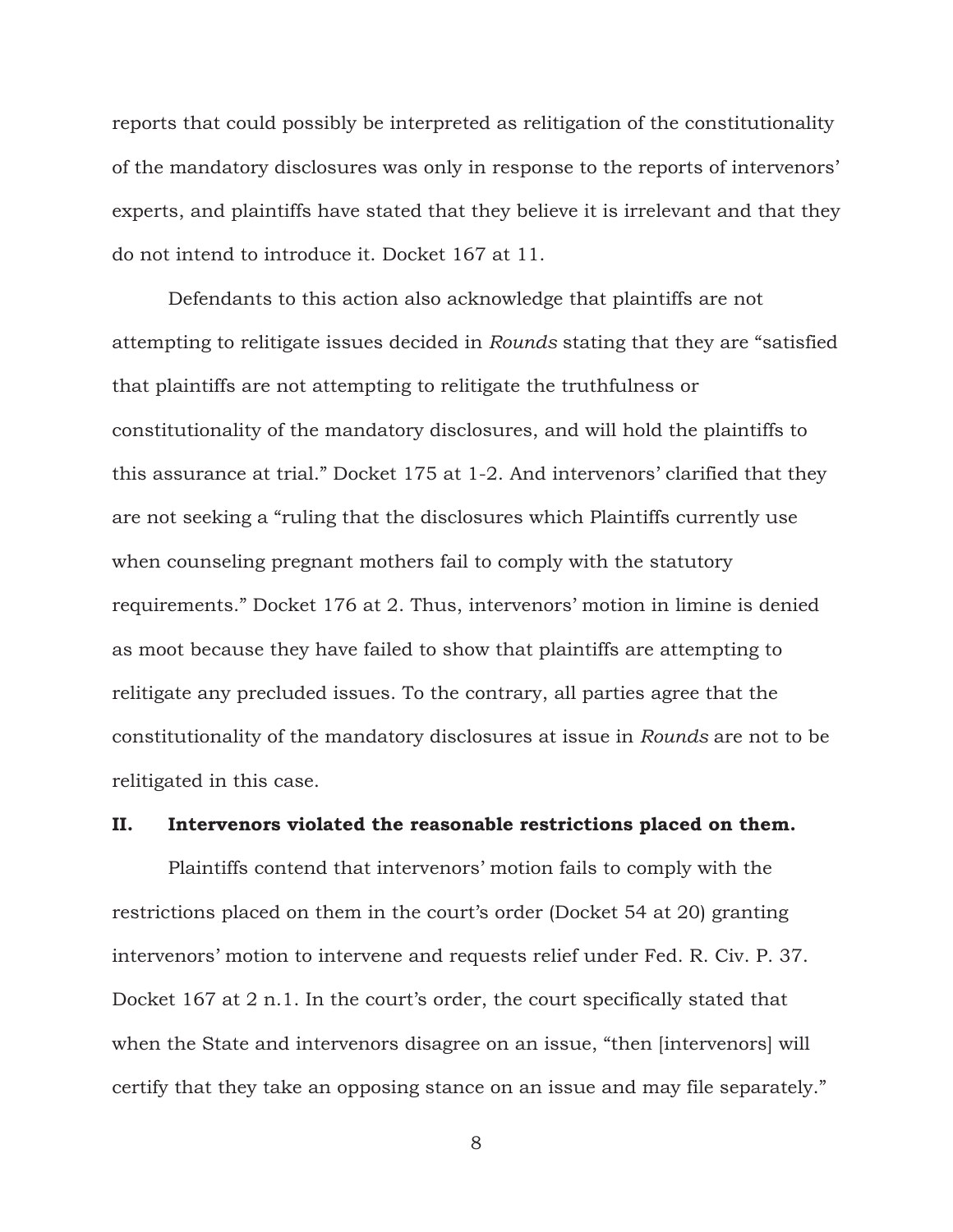*Id.* Intervenors failed to certify that they had conferred with the State prior to submitting this motion.

 "If a party . . . fails to obey an order to provide or permit discovery . . . the court where the action is pending may issue further just orders." Fed. R. Civ. P. 37(b)(2)(A). The court may establish certain matters or designated facts or prohibit "the disobedient party from supporting or opposing designated claims or defenses, or from introducing designated matters in evidence." Fed. R. Civ. P. 37(b)(2)(A)(i)-(ii). Instead of or in addition to the above sanctions, the court may order the disobedient party or attorney to pay reasonable expenses, including attorney's fees. Fed. R. Civ. P. (b)(2)(C). The court has broad discretion to fashion a sanction, but the "court's discretion is bounded by the requirement of Rule 37(b)(2) that the sanction be 'just' and relate to the claim at issue in the order to provide discovery." *Avionic Co. v. Gen. Dynamics Corp.*, 957 F.2d 555, 558 (8th Cir. 1992)(citing *Shelton v. Am. Motors Corp.*, 805 F.2d 1323, 1329 (8th Cir. 1986)).

 The court determines that intervenors' violation does not warrant sanctions under Rule 37. The intervenors did confer and keep in contact with defendant, the motion was not duplicative of defendants' position, and intervenors acknowledged that they failed to comply with the court's order. Docket 173 at 3. Thus, intervenors' failure to include a certification that they conferred with defendants was de minimis and does not warrant sanctions.